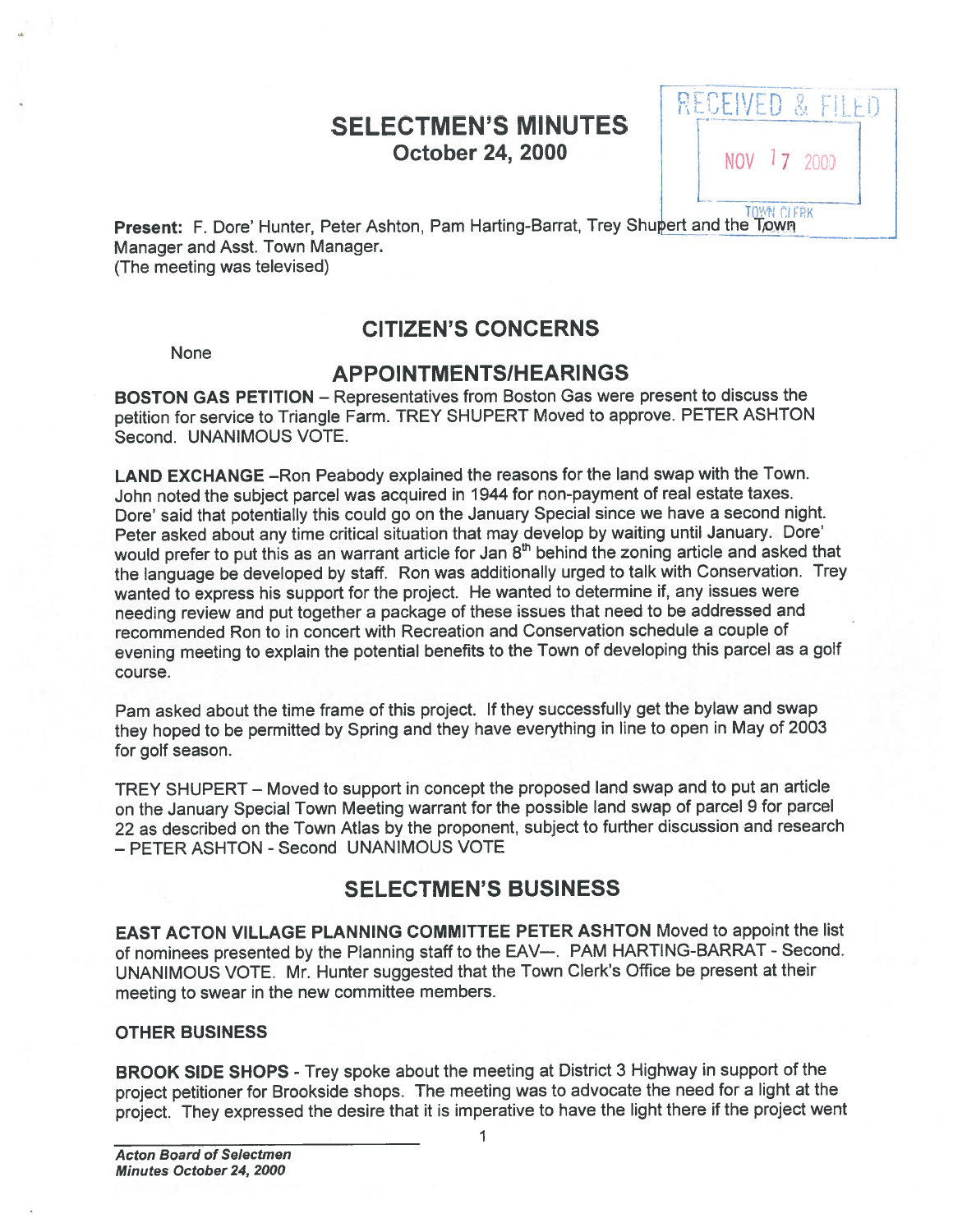through. They still feel we don't need one. They do not do the light up front they review after 6 months. He thinks that it might set <sup>a</sup> precedent and they wanted to take another look at it. Peter and Trey will draft <sup>a</sup> letter from the Board to suppor<sup>t</sup> the light. Pat from VHB will generate the summary to ge<sup>t</sup> to Bldg. and David Abbt. If everything is reviewed and they suppor<sup>t</sup> they will forward it to Boston.

SIDEWALK REQUEST - The Board received another request for sidewalks on Summer Street. Dore' asked staff to provide the Board with an updated status list on were we stand with regar<sup>d</sup> to Sidewalks.

### CONSENT

TREY SHUPERT -Moved to approve with the Consent with the addition of the extra consent appointing Carol Mahoney to the Elderly and Disabled Tax Disbursement Committee PETER ASHTON - Second. UNANIMOUS VOTE.

#### TOWN MANAGER'S REPORT

BONDS FOR THE SEWER PROJECT. John Murray noted that DEP has broken up the project in to sub-projects. This is <sup>2</sup> <sup>M</sup> for final design and 8.5 <sup>M</sup> for first segmen<sup>t</sup> construction. PETER ASHTON — Moved that the Board of Selectmen make the certifications contained in the "Certificate" for Water Pollution Abatement Trust Bond Purchase Agreement Nos. CW-98-1 39 and CW-99-02, and approve the issuance of \$10,537,686 of bonds" TREY SHUPERT — Second. UNANIMOUS VOTE.

Special Town Meeting needs <sup>a</sup> pre-meeting at 6:30. Staff to arrange meeting room.

**EXECUTIVE SESS**  $11|14|00$ 

Date

Christine Joyce

2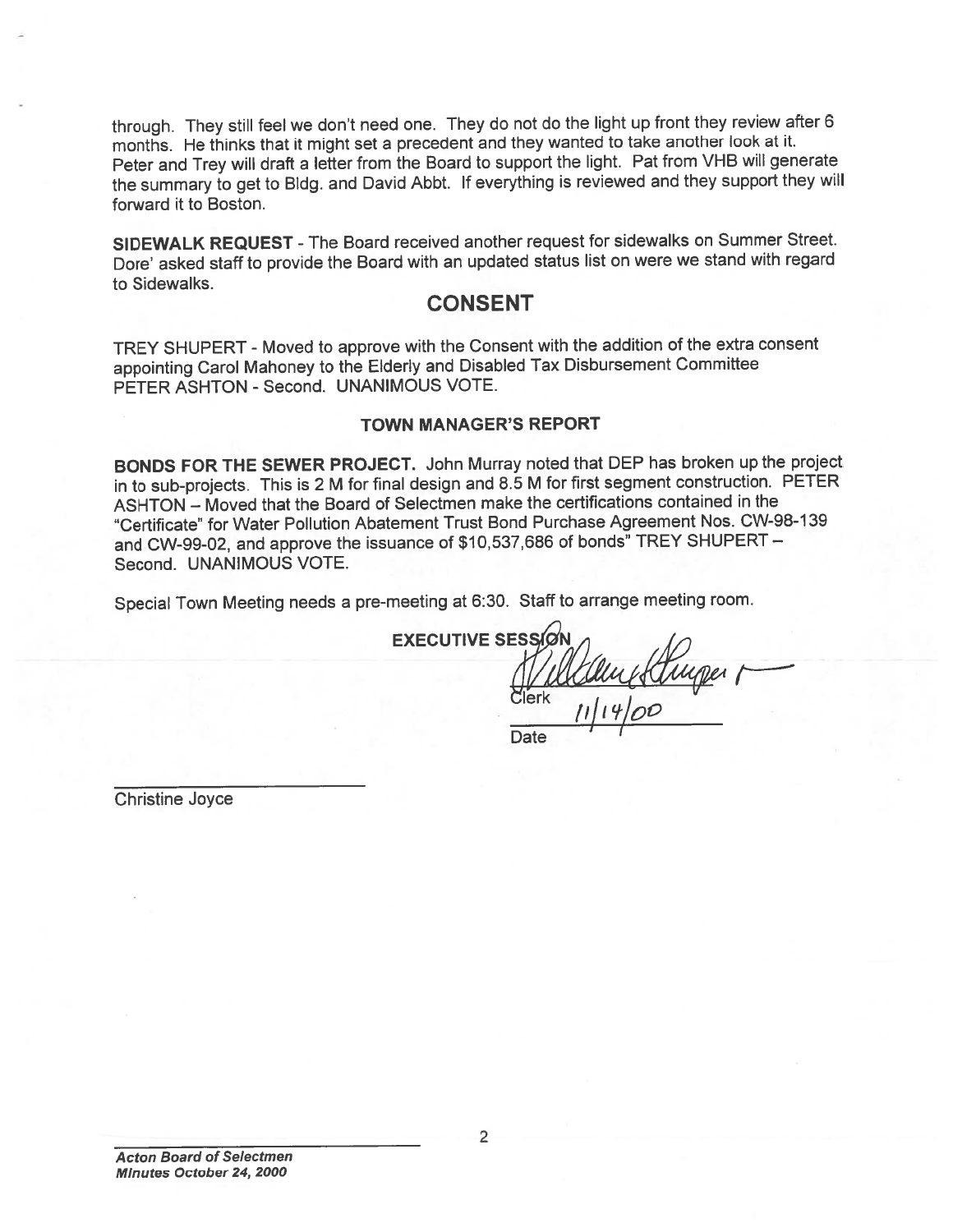TO: Board of Selectmen

FROM: F. Dore' Hunter, Chairman

SUBJECT: Selectmen's Report

# AGENDA

# October 24, 2000 7:30 P.M. in Room 204

## I. CITIZEN'S CONCERNS

# II. PUBLIC HEARINGS & APPOINTMENTS

- 1. 7:31 BOSTON GAS PUBLIC HEARING Enclosed <sup>p</sup>lease find the reques<sup>t</sup> and staff comment regarding this propose<sup>d</sup> service to Triangle Farm Facilities.
- 2. 7:45 LAND EXCHANGE PROPOSAL- Mr. Peabody will be in to discuss the enclosed proposal.

## III. SELECTMEN'S BUSINESS

3. EAST ACTON PLANNING COMMITTEE — Enclosed please find <sup>a</sup> memo requesting that the nominees be appointed by the Selectmen.

4. OTHER BUSINESS

## IV CONSENT AGENDA

- 5. ACCEPT MINUTES Enclosed <sup>p</sup>lease find minutes of September 26, <sup>2000</sup> for Board acceptance.
- 6. MASS HIGHWAY Enclosed <sup>p</sup>lease find <sup>a</sup> draft 'Thank You" letter for Board review.
- 7. ICE HOUSE CAFÉ Enclosed <sup>p</sup>lease find <sup>a</sup> reques<sup>t</sup> to serve liquor to <sup>a</sup> private party until 12:00 a.m. on November 4, 2000.
- 8.. DONATION ACCEPTANCE Enclosed please find a request from the Recreation Director to accep<sup>t</sup> various donations in conjunction with the Second Annual Halloween Costume Contest for Board action.
- 9. CONSERVATION COMMISSION APPOINTMENT Enclosed please find a memo from staff as well and VCC comments regarding the Appointment of Peter Berry to the Commission to fill the unexpired term of Jon Boswell, to expire June 30, 2003.